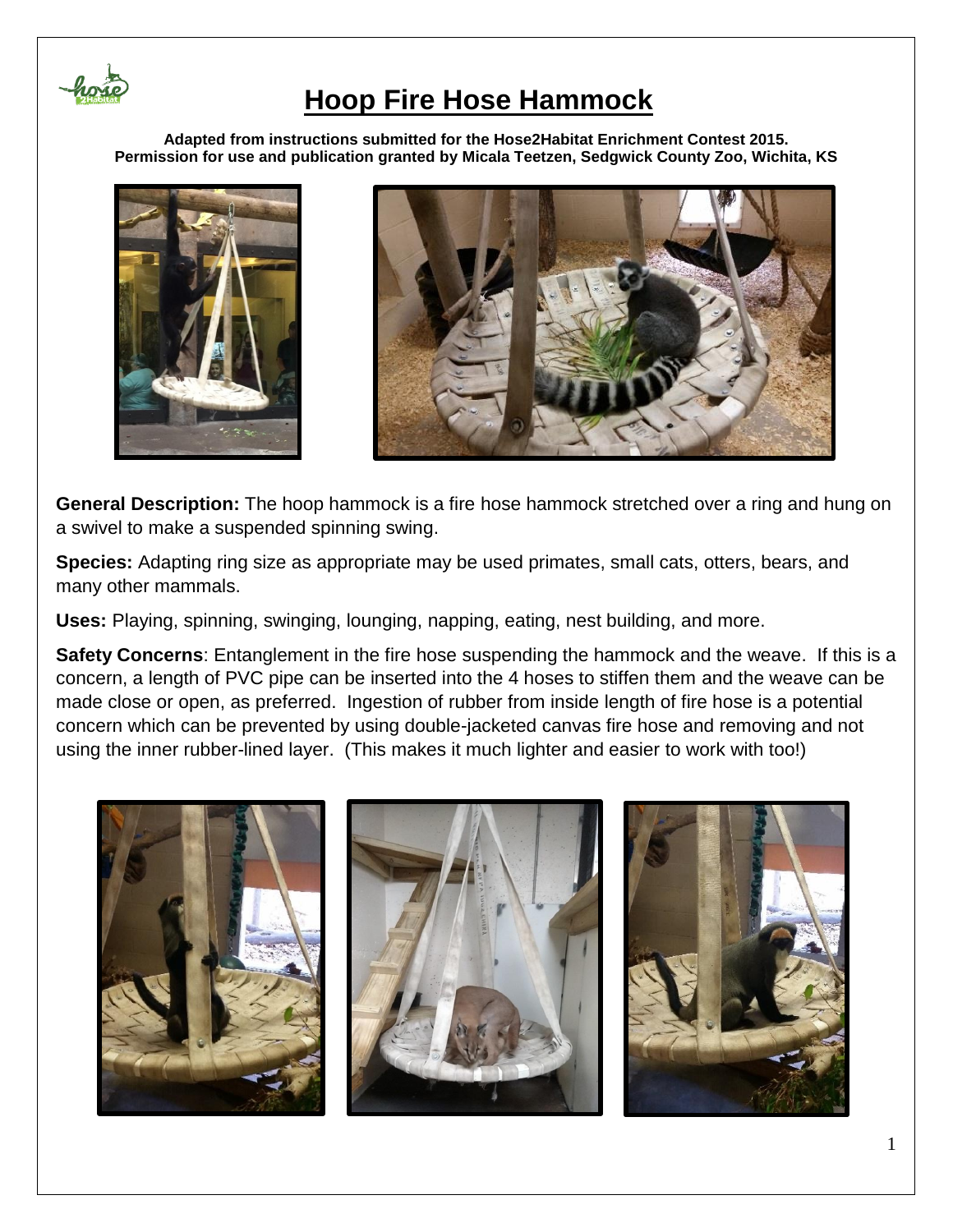

**Adapted from instructions submitted for the Hose2Habitat Enrichment Contest 2015. Permission for use and publication granted by Micala Teetzen, Sedgwick County Zoo, Wichita, KS**

#### **Items Needed:**

Fire hose (amount depends on diameter of hoop and width of fire hose) Tool to cut fire hose Plastic hoop, diameter as desired (such as plastic culvert) Tool to cut and sand plastic hoop (if hoop is not precut and sanded) Bolts (about 36 each; 1.5" x 0.25"; size/amount depend on width of fire hose and diameter of hoop). Lock nuts Fender washers (approximately 72; twice the number of bolts as 2 will be used with each bolt) 3 pieces of lumber about 12" long for stabilization and drill base Drill and drill bits Swivel or other loop hooks for top attachment (optional) Chain for hanging (optional)

**STEP 1.** Cut ring from large diameter corrugated drain pipe or PVC. Sand the edges smooth.



**STEP 2.** Cut pieces of fire hose long enough to span the diameter of the hoop plus 5" - 7" on each end to fold over and secure around the hoop with bolts. Weave pieces together to fill in the space. Make weave tight or loose as necessary to minimize entrapment risk.

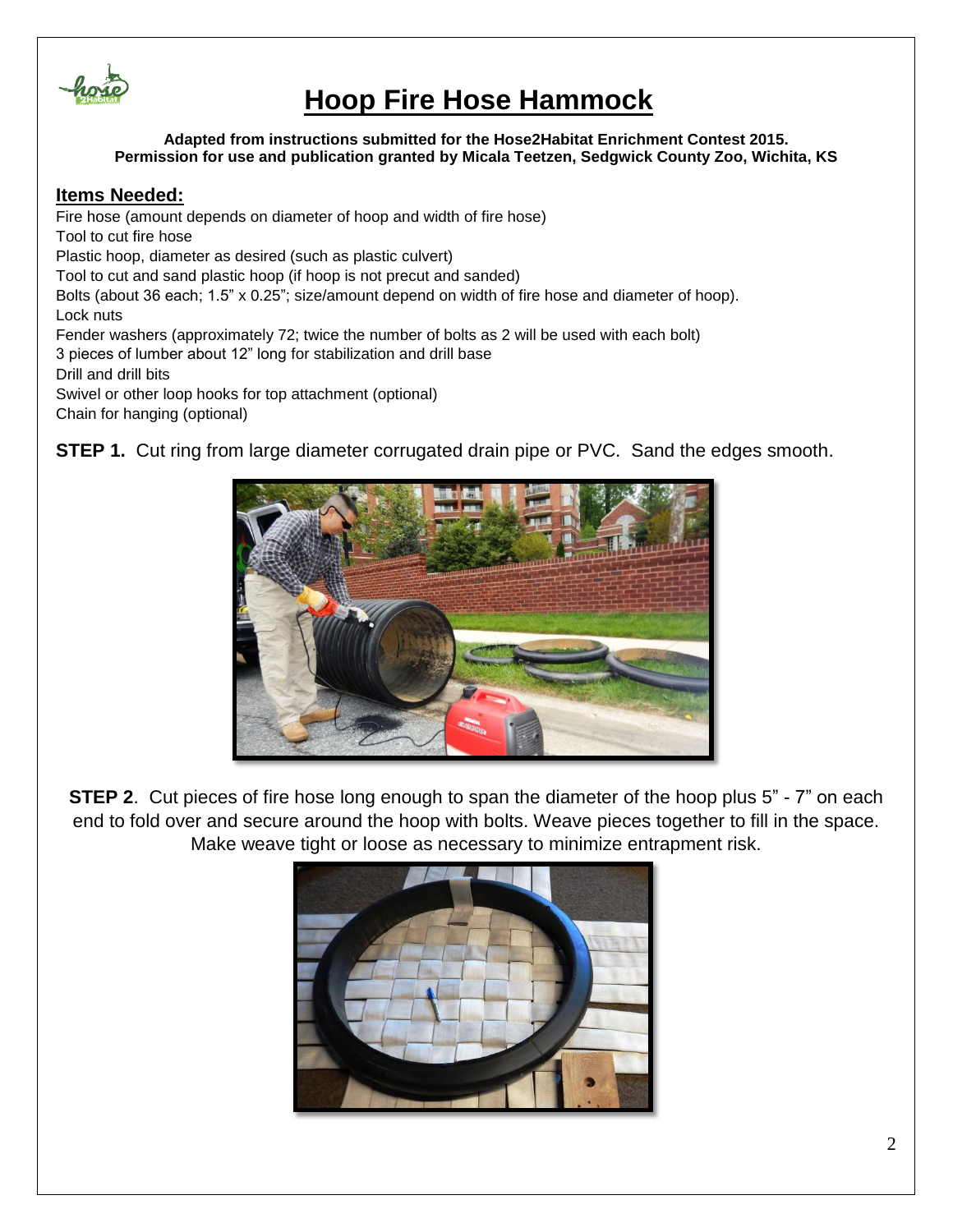

**Adapted from instructions submitted for the Hose2Habitat Enrichment Contest 2015. Permission for use and publication granted by Micala Teetzen, Sedgwick County Zoo, Wichita, KS**



**STEP 3.** Attach 4 pieces of fire hose at each "corner" of the hammock at the small opening where the fire hose changes directions. Make sure all 4 long hanging pieces are exactly the same length or the hammock will not balance well. Chain can be put inside the fire hose for added strength.

**STEP 4.** Predrill holes about 2" from end of two scraps of lumber as shown. Loop fire hose around hoop and attach end of fire hose to itself with bolts, washers, and nuts (with nuts on underside). Layer 2 pieces of fire hose between 3 pieces of lumber as show. The bottom piece protects the work surface; the middle piece is a spacer to ensure holes are in the correct location for a tight fit; the top piece helps prevent fire hose from getting bound up and twisting.





**STEP 5.** Use the predrilled holes in the lumber as a guide and drill through the top piece of fire hose in the correct location for the bolt. Use lumber to sandwich fire hose and hold it in place. Use caution. Threads from canvas fire hose can become caught in the drill making the drill and materials difficult to control. After drilling, enlarge the drilled holes in the fire hose by hand, if needed.